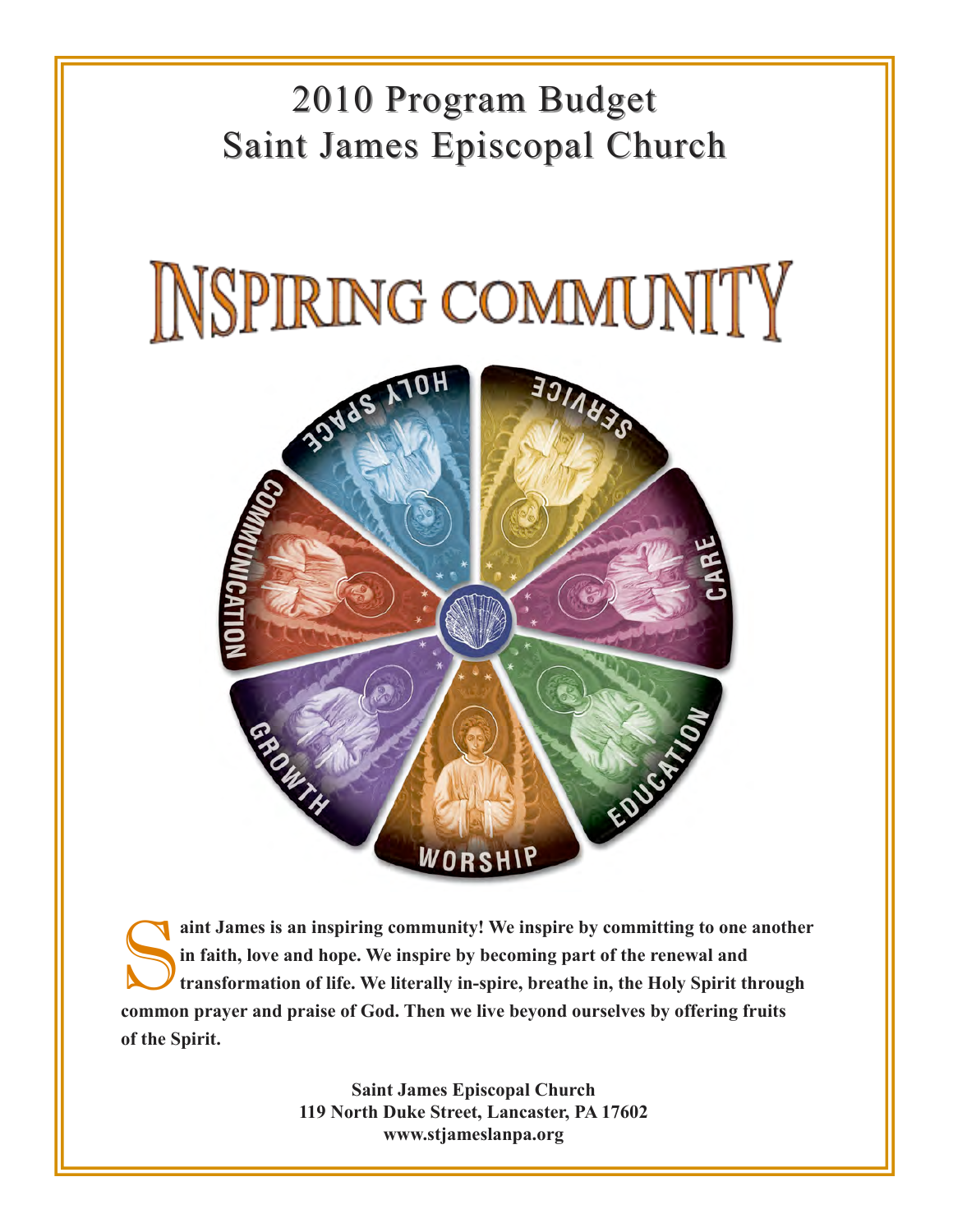# Inspiring Worship



ncient, modern and exquisite music brings generations **L** together to sing in communion with all the saints. Whether it is soaring soprano descants, jazz mass, baroque brass, or a children's Christmas pageant, Saint James is renowned for its music.

Here the newest clergy of the diocese take flight before our eyes along with experienced clergy that offer a lifetime's ministry gifts. Baptisms, weddings and funerals glow with grace, comfort and truth.

The Rector and worship committee orchestrate more than 150 servers, acolytes, ushers, choir and altar guild because of your gifts. Worship leadership and materials in 2010 will cost approximately \$234,180, or 18 percent of the budget.

### Inspiring Education



**Preaching and teaching that sustains the search for faith is a** hallmark of life at Saint James. So, too, is the joy of knowing God here. Through offerings within small groups and large, through innovative evenings where all ages and families can learn together, we find our faith growing.

 We have a first-ever full time minister for children, youth and families. Pilgrimages and mission trips expand hearts and minds. Small groups engender thoughtful study; friendships grow. We are learning together on campus, in

homes and in cafes and pubs. Education leadership and materials in 2010 will cost approximately \$174,066, or 13 percent of the budget.

#### Inspiring Care



Our love for one another grows when we realize how incomplete we are without each other. When we are sick, lonely, frightened, or grieving, we need to connect. As we bear each other's burdens, we strengthen one another.

- $\sim$  Pastoral support, listening and advice
- **S** Hospital visits
- $\sim$  Eucharistic visitors and Stephen ministers
- ! Bereavement and grief support





The 2010 costs for ministries of care will be \$115,219, or 9 percent of the budget.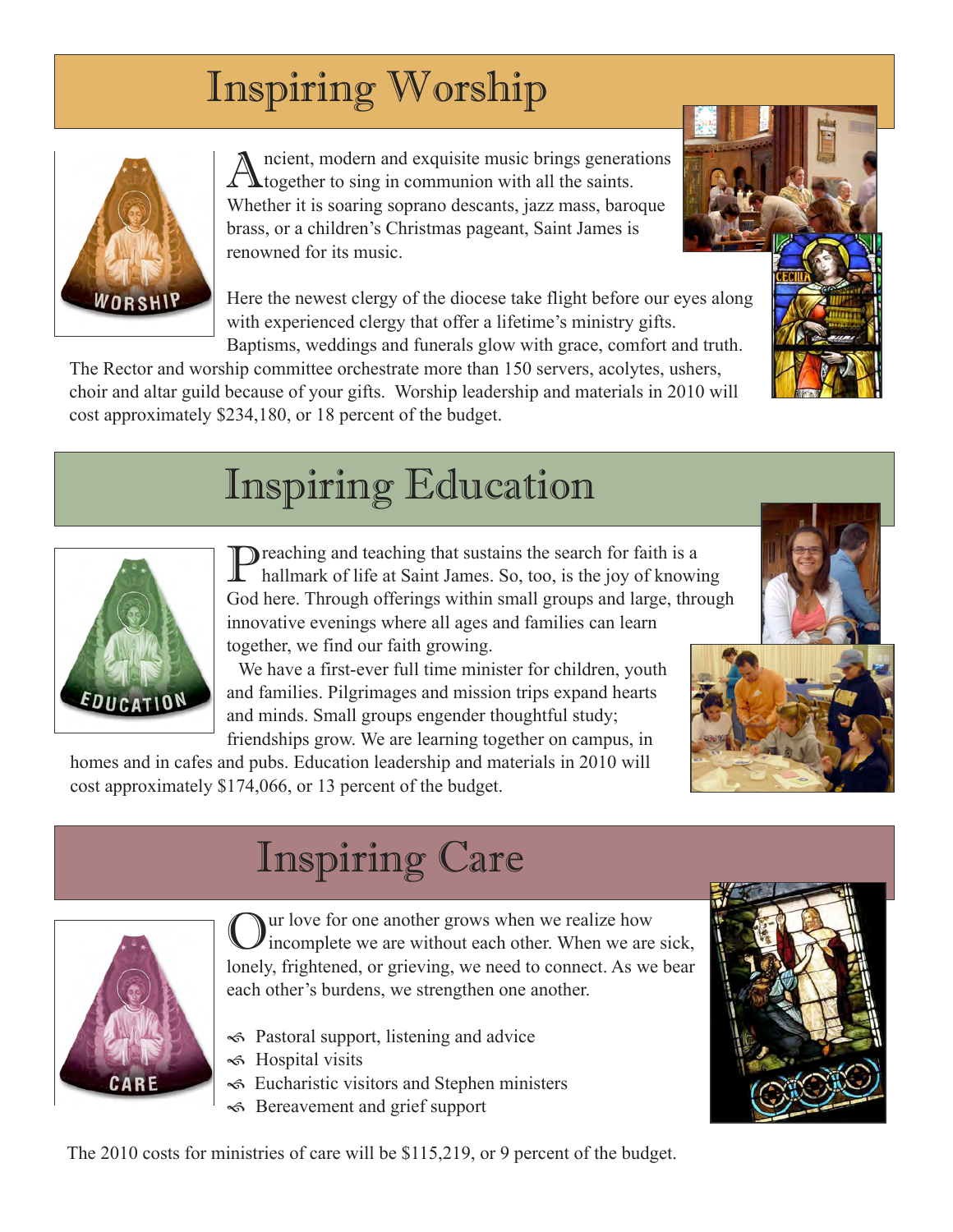## Inspiring Service



Anchorage is more than breakfast. It is a vision of the kingdom of God where all are welcome, none are hungry, and all find rest and refreshment in Christ. In the winter, or in pouring rain or in baking summer heat, our ministry truly and uniquely opens doors to God's love. We seek both to **become**

peace and to **build** peace in our world through ministries of service and justice in our county, diocese, national church, and the Anglican Communion.



 Volunteers are the most precious offering we have at Saint James, but the most expensive is food costs, cleaning, heat, light and security. We have benefitted from

deepened community networks and expanded our base of supporters and donors. We have also asked guests and volunteers how they would like to see our service improve. The costs of maintaining service ministries in 2010, both in our community and throughout the world, will be \$347,531 or 27 percent of the budget.



# Inspiring Communication



Offering an interactive website, calling for prayer in times of crisis, publishing an acclaimed web-based newsletter, updating our brilliant parish web-site, communicating by every possible means -- communications connect and inspire us, as well as equip us to share our good news with others. Communications will cost \$38,955 in 2010, or 3 percent of the budget, plus the skill and artistry of 35 volunteers.